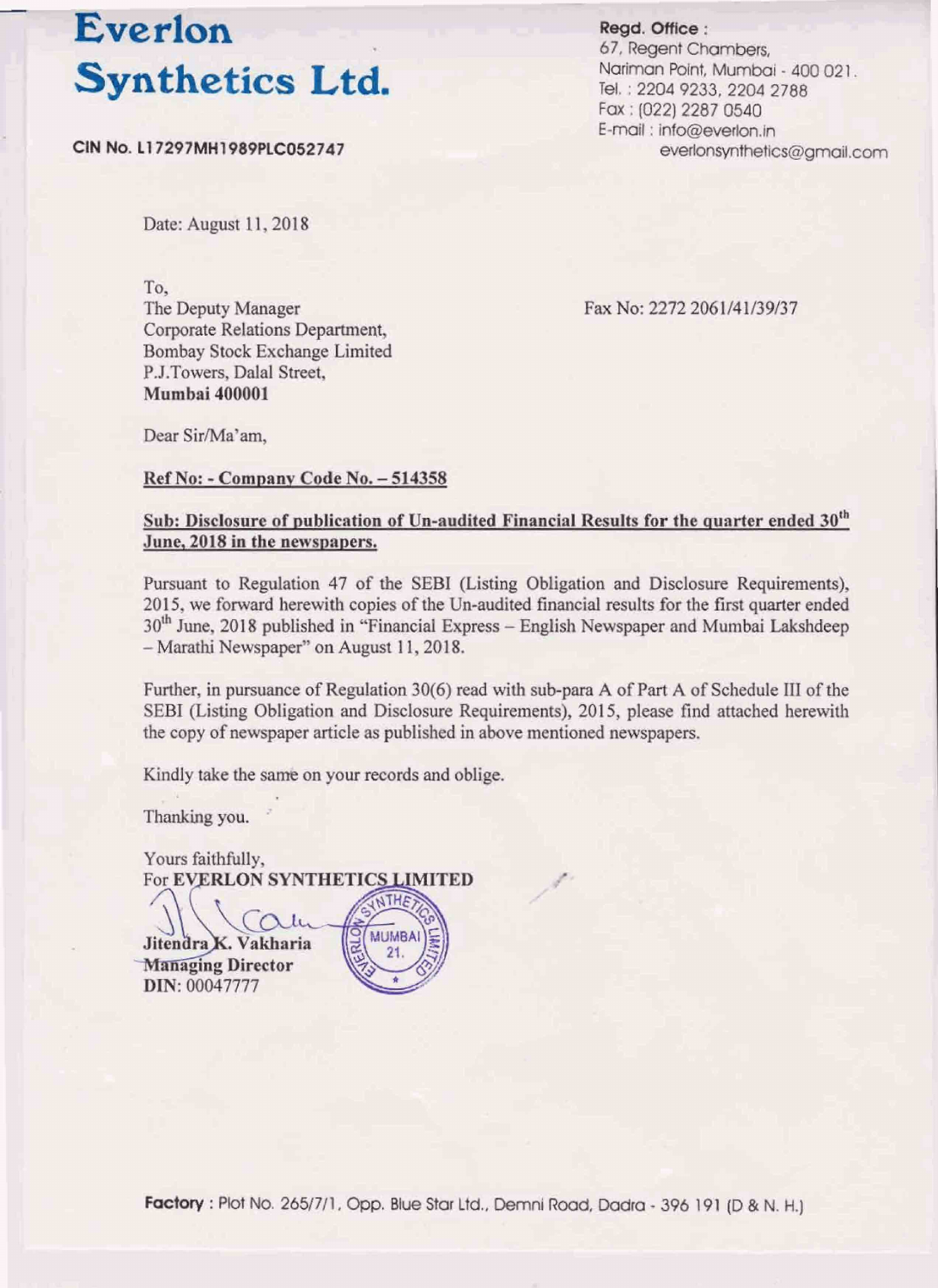|                                                                                                                                                                                                                                          |                                                                                                                                                                                                                                                                                                                                                                                                                                                                                                                                                                                                                                                                                                                                          |                                                                   | SATURDAY, AUGUST 11, 2018                   |                                    |  |  |  |
|------------------------------------------------------------------------------------------------------------------------------------------------------------------------------------------------------------------------------------------|------------------------------------------------------------------------------------------------------------------------------------------------------------------------------------------------------------------------------------------------------------------------------------------------------------------------------------------------------------------------------------------------------------------------------------------------------------------------------------------------------------------------------------------------------------------------------------------------------------------------------------------------------------------------------------------------------------------------------------------|-------------------------------------------------------------------|---------------------------------------------|------------------------------------|--|--|--|
| <b>Everlon Synthetics Ltd.</b><br>Regd. Office: 67, Regent Chambers, Nariman Point, Mumbai - 400 021.<br>CIN: L17297MH1989PLC052747<br><b>EXTRACT OF FINANCIAL RESULTS FOR THE FIRST</b><br>QUARTER ENDED JUNE 30, 2018<br>(Rs. in Lacs) |                                                                                                                                                                                                                                                                                                                                                                                                                                                                                                                                                                                                                                                                                                                                          |                                                                   |                                             |                                    |  |  |  |
|                                                                                                                                                                                                                                          |                                                                                                                                                                                                                                                                                                                                                                                                                                                                                                                                                                                                                                                                                                                                          | <b>Quarter Ended</b>                                              |                                             | <b>Year Ended</b>                  |  |  |  |
| Št.                                                                                                                                                                                                                                      | Particulars                                                                                                                                                                                                                                                                                                                                                                                                                                                                                                                                                                                                                                                                                                                              | 30-06-2018                                                        | 30-06-2017                                  | 31-03-2018                         |  |  |  |
| No.                                                                                                                                                                                                                                      | Total Income from Operations                                                                                                                                                                                                                                                                                                                                                                                                                                                                                                                                                                                                                                                                                                             | 1044.26                                                           | (Un-Audited) (Un-Audited)<br>898.01         | (Audited)<br>3677.93               |  |  |  |
|                                                                                                                                                                                                                                          | 2 Net Profit/(Loss) for the period (before Tax,<br>Exceptional and/or Extraordinary Items)                                                                                                                                                                                                                                                                                                                                                                                                                                                                                                                                                                                                                                               | 0.21                                                              | (7.79)                                      | 28.81                              |  |  |  |
|                                                                                                                                                                                                                                          | 3 Net Profit/(Loss) for the penod before Tax (after<br>Exceptional and/or Extraordinary Items)                                                                                                                                                                                                                                                                                                                                                                                                                                                                                                                                                                                                                                           | 0.21                                                              | (7.79)                                      | 28.81                              |  |  |  |
|                                                                                                                                                                                                                                          | 4 Net Profit/(Loss) for the period after Tax (after<br>Exceptional and/or Extraordinary items)                                                                                                                                                                                                                                                                                                                                                                                                                                                                                                                                                                                                                                           | 0.21                                                              | (7.79)                                      | 22.81                              |  |  |  |
|                                                                                                                                                                                                                                          | 5 Total Comprehensive Income for the period<br>(Comprising Profit/(Loss) for the period<br>(after tax) and Other Comprehensive                                                                                                                                                                                                                                                                                                                                                                                                                                                                                                                                                                                                           |                                                                   |                                             |                                    |  |  |  |
|                                                                                                                                                                                                                                          | Income (after tax)]<br>6 Equity share Capital                                                                                                                                                                                                                                                                                                                                                                                                                                                                                                                                                                                                                                                                                            | 0.21                                                              | (7.79)                                      | 22.81                              |  |  |  |
|                                                                                                                                                                                                                                          | (Face Value Rs. 10/- per share)<br>Reserves (excluding Revaluation Reserves)                                                                                                                                                                                                                                                                                                                                                                                                                                                                                                                                                                                                                                                             | 562.22                                                            | 562.22                                      | 562.22                             |  |  |  |
|                                                                                                                                                                                                                                          | as shown in the Audited Balance sheet).                                                                                                                                                                                                                                                                                                                                                                                                                                                                                                                                                                                                                                                                                                  |                                                                   |                                             | 45.88                              |  |  |  |
| $\mathbf{a}$                                                                                                                                                                                                                             | Earning Per Share Basic and diluted<br>(in Rs.) (Not annualised                                                                                                                                                                                                                                                                                                                                                                                                                                                                                                                                                                                                                                                                          | 0.01                                                              | (0.01)                                      | 0.41                               |  |  |  |
| 2<br>3.                                                                                                                                                                                                                                  | Note:<br>The above results were reviewed by the Audit Committee and taken on record by the<br>Board of Directors of the Company at its Meeting held on August 10, 2018.<br>The above is an extract of the detailed format of Quarterly/Annually Financial Results fied<br>with the Stock Exchange under Regulation 33 of the SEBI (listing Obligation and<br>Disclosure Requirements) Regulations, 2015. The full format of the Financial Results for<br>the quarter ended June 30, 2018 are available on the Stock Exchange website<br>(www.bseindia.com)and the Company's website (www.everlon.in).<br>The previous financial quarter/year ended figures have been regrouped/rearranged<br>wherever necessary to make them comparable. |                                                                   |                                             |                                    |  |  |  |
|                                                                                                                                                                                                                                          |                                                                                                                                                                                                                                                                                                                                                                                                                                                                                                                                                                                                                                                                                                                                          |                                                                   | For and on behalf of the Board of Directors | Everion Synthetics Ltd.,<br>$Sd/-$ |  |  |  |
|                                                                                                                                                                                                                                          | Place: Mumbal<br>Date: 10/08/2018                                                                                                                                                                                                                                                                                                                                                                                                                                                                                                                                                                                                                                                                                                        | Jitendra K, Vakharia<br><b>Managing Director</b><br>(DIN 00047777 |                                             |                                    |  |  |  |